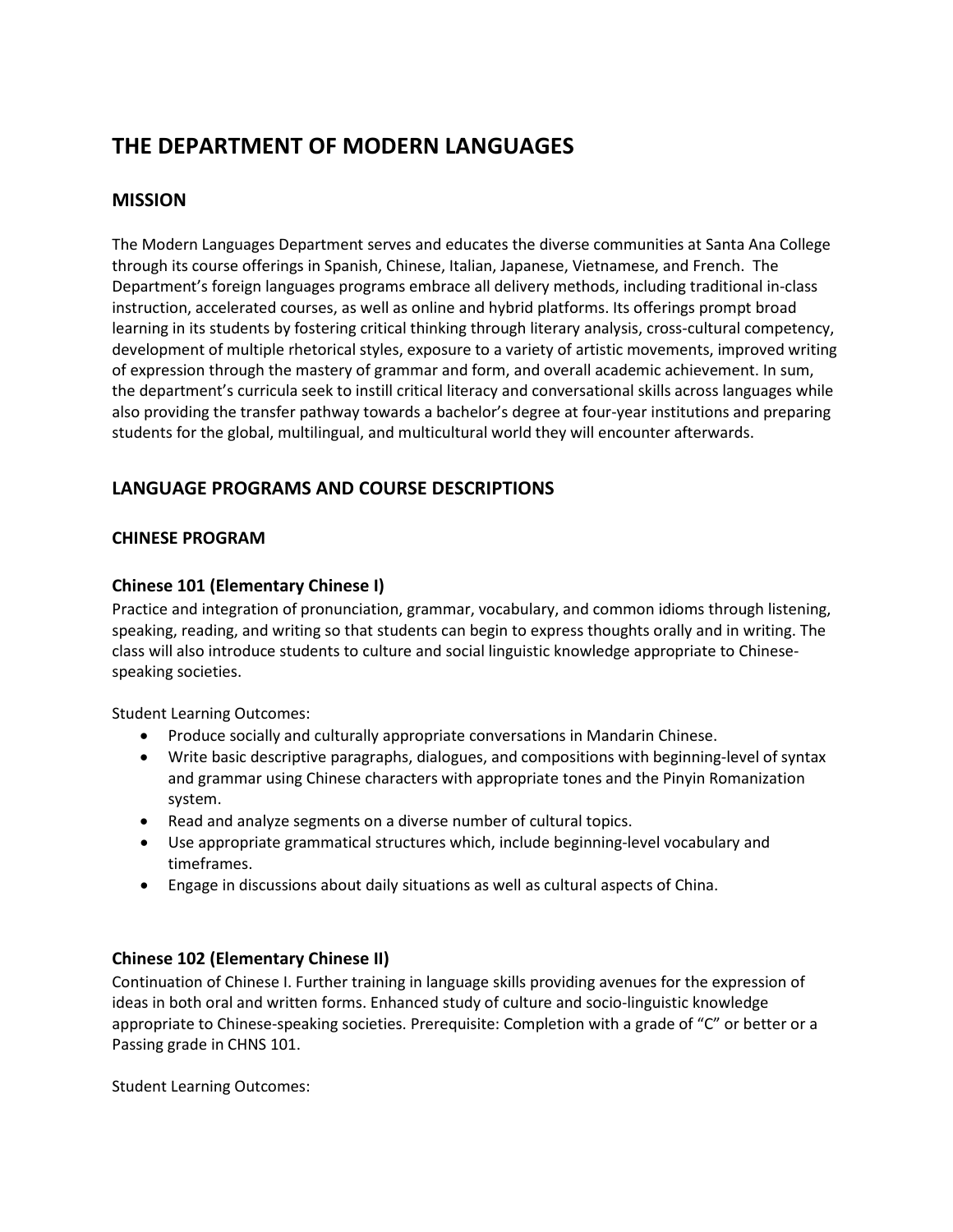Use appropriate grammatical structures that include advanced vocabulary, timeframes, and regional usage of common lexicon.

Express opinions in Mandarin Chinese.

Write more complex paragraphs, dialogues, and compositions with an enhanced level of syntax and grammar using Chinese characters with appropriate tones and the Pinyin Romanization system. Read and analyze segments on a diverse number of cultural topics.

Engage in discussions about daily situations as well as cultural aspects of China.

#### **FRENCH PROGRAM**

#### **French 101 (Elementary French I)**

A college level French course focusing on fundamentals of pronunciation and grammar, basic vocabulary (including common idioms), simple conversation and composition. Supplementary cultural readings. French 101 is equivalent to two years of high school French.

Student Learning Outcomes:

- Produce level appropriate conversations in French.
- Write basic descriptive paragraphs in French with clear topic sentences and supporting detail.
- Read and analyze segments in French on a diverse number of cultural topics.
- Express personal opinions and perspectives on specific readings.
- Use appropriate grammatical structures which, include beginning-level vocabulary and verb conjugations.

## **French 102 (Elementary French II)**

A college level French course focusing on further training in pronunciation and grammar, more extensive vocabulary development, conversation, and composition. Supplementary cultural readings. French 102 is equivalent to the third year of high school French. Prerequisite: Completion with a grade of "C" or better or a Passing grade in FREN 101.

Student Learning Outcomes:

- Use appropriate grammatical structures that include advanced vocabulary, verb conjugations and regional usage of common lexicon.
- Express opinions in French.
- Write more complex paragraphs, dialogues, and compositions with an enhanced level of appropriate syntax and grammar.
- Read and analyze segments in French on a diverse number of cultural topics.
- Engage in discussions about daily situations as well as cultural aspects of France and/or francophone countries.

## **French 201 (Intermediate French I)**

A college level French class focusing on expansive review of usage and grammar; discussion in French of interpretive reading material; conversation and composition. Prerequisite: Completion with a grade of "C" or better or a Passing grade in FREN 102.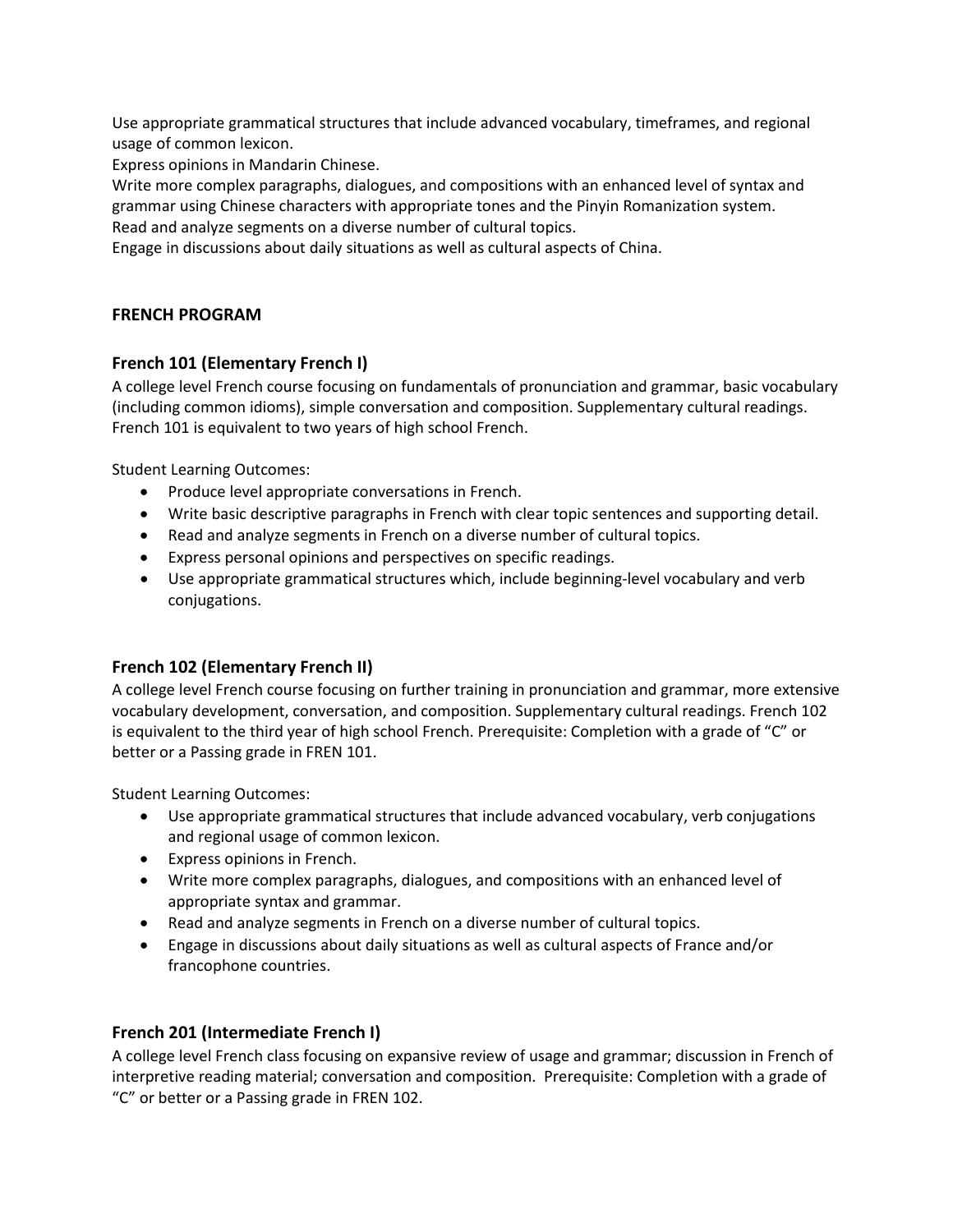Student Learning Outcomes:

- Write multiple compositions in French at the intermediate level using description, summary, comparisons, and other modes.
- Present orally in French.
- Demonstrate understanding of critical analysis of literary material.
- Express personal opinions and perspectives in French on specific readings.
- Engage in discussions about daily situations as well as cultural aspects of France and/or francophone countries.

# **French 201H (Honors Intermediate French I)**

Enhanced and intensive exploration of French civilization, culture, and literature in a seminar setting. Indepth analysis of grammatical structures. Further use of argumentative oral strategies. Independent research by students to use and evaluate library and electronic information sources. Conversation and composition. Prerequisite: A college GPA or high school GPA for first term college students of 3.0 or higher; and completion with a grade of "C" or better or a Passing grade in FREN 102.

Student Learning Outcomes:

- Write multiple compositions in French at the intermediate level using description, summary, comparisons, and other modes.
- Deliver oral presentations in French which require group work and preparation.
- Demonstrate understanding of critical analysis of literary material.
- Express personal opinions and perspectives in French on specific readings.
- Engage in discussions about daily situations as well as cultural aspects of France and/or francophone countries.
- Demonstrate an advanced level of critical thinking in oral presentation.
- Complete advanced level essays demonstrating academic fluency in various literary topics.

## **French 202 (Intermediate French II)**

A college level French class focusing on a specialized review of grammar and composition; and discussions in French of history and culture based on literary materials. Prerequisite: Completion with a grade of "C" or better or a Passing grade in FREN 201.

- Write multiple compositions in French using descriptive, summary, comparisons, and other modes.
- Deliver oral presentations in French which require group work and preparation.
- Demonstrate understating of critical analysis of literary material.
- Express personal opinions and perspectives in French on specific readings.
- Engage in discussions about daily situations as well as cultural aspects of France and/or francophone countries.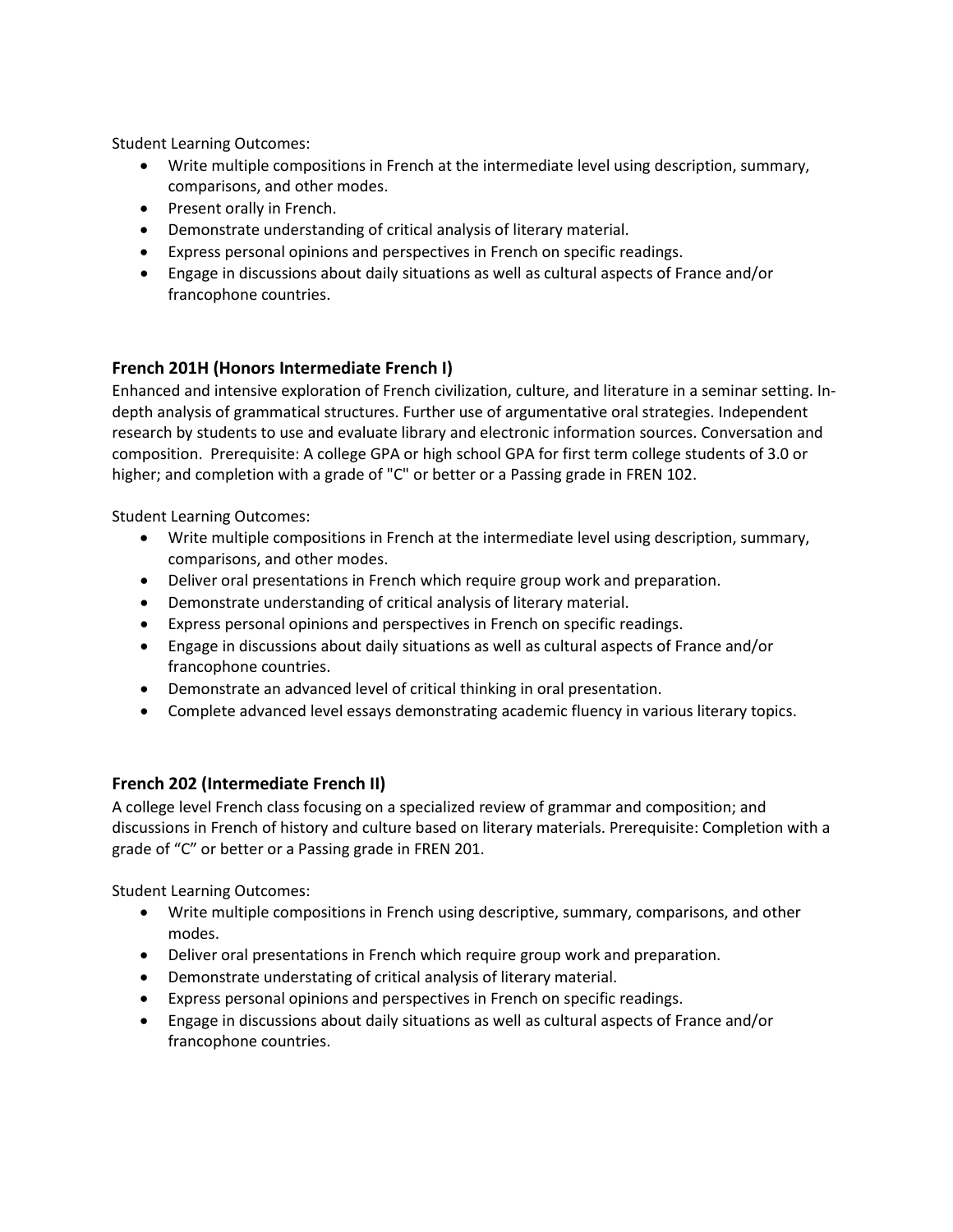# **French 202H (Honors Intermediate French II)**

Continuation of intensive exploration of French culture and literature in a seminar setting, review of specialized grammatical structures, and use of argumentative oral strategies. Continued development of conversation and composition. Independent research by students to use and evaluate library and electronic information sources. Prerequisite: A college GPA or high school GPA for first term college students of 3.0 or higher; and completion with a grade of "C" or better or a Passing grade in FREN 201, or FREN 201H.

Student Learning Outcomes:

- Write multiple compositions in French using description, summary, comparisons, and other modes.
- Deliver oral presentations in French which require group work and preparation.
- Improve on advanced vocabulary by incorporating idiomatic expressions and literary concepts.
- Demonstrate understanding of critical analysis of literary material.
- Express personal opinions and perspectives in French on specific readings.
- Engage in discussions about daily situations as well as cultural aspects of France and/or francophone countries.
- Demonstrate an advanced level of critical thinking in oral presentation.
- Complete advanced level analytical essays demonstrating academic fluency in various literary topics.

# **French 211 (Intermediate Conversation and Composition I)**

Intermediate conversational techniques. A review of language structure through discussion, conversation, reading and composition. Discussions of French culture and civilization. Prerequisite: Completion with a grade of "C" or better or a Passing grade in FREN 102.

Student Learning Outcomes:

- Incorporate idiomatic expressions and literary concepts.
- Express personal opinions and perspectives in French on specific readings.
- Demonstrate understanding of critical analysis of literary material.
- Present orally in French.
- Produce college-level academic writing in French demonstrating academic fluency in various literary topics with correct MLA format and documentation.

## **French 214 (Intermediate Conversation and Composition II)**

Further development of conversational and composition skills through cultural and current events and readings. Vocabulary development and idiom usage in a cultural context. Prerequisite: Completion with a grade of "C" or better or a Passing grade in FREN 201.

- Incorporate idiomatic expressions and literary concepts.
- Express personal opinions and perspectives in French on specific readings.
- Present orally in French.
- Demonstrate understanding of critical analysis of literary material.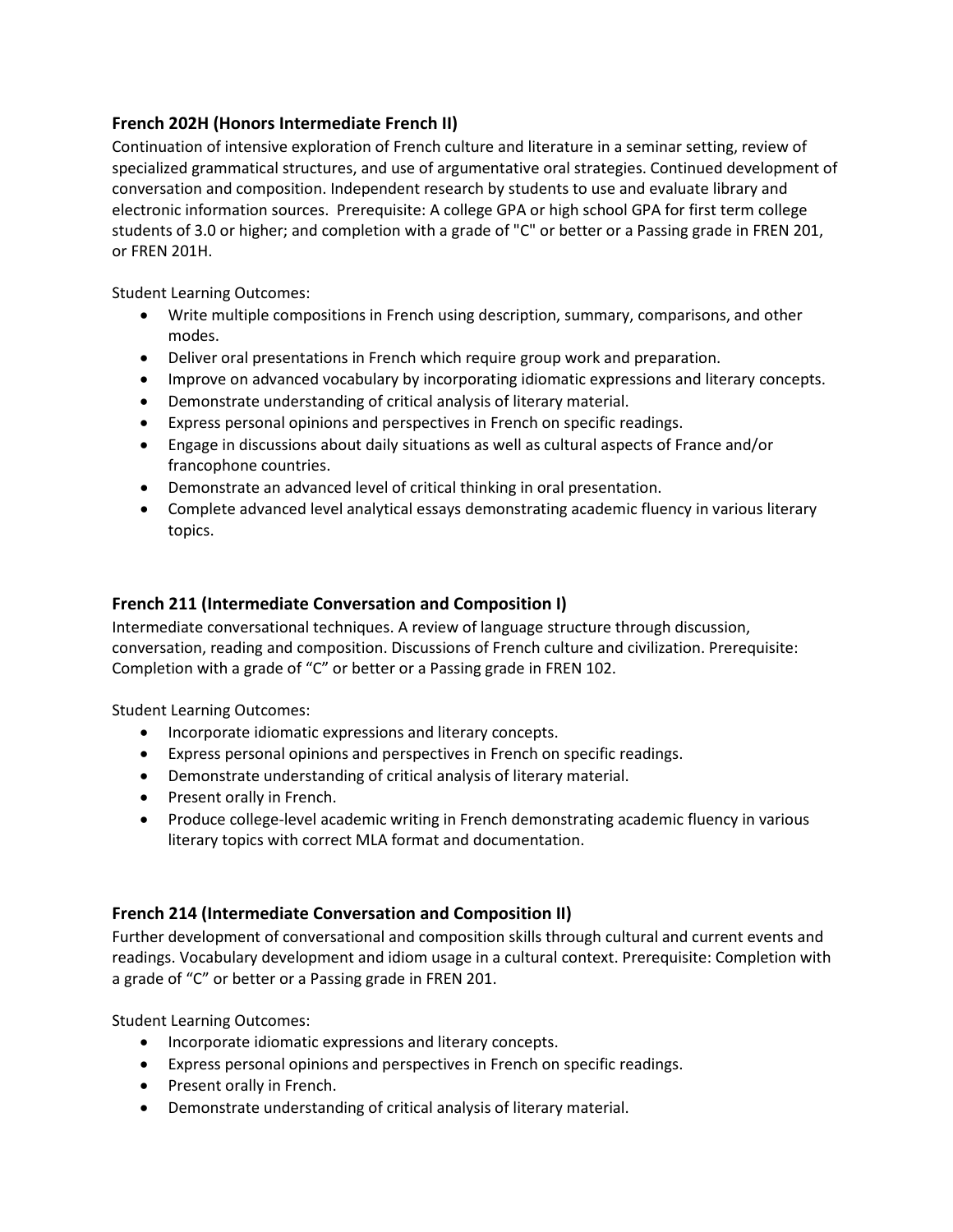• Produce college-level academic writing in French demonstrating academic fluency in various literary topics with correct MLA format and documentation.

# **ITALIAN PROGRAM**

## **Italian 120 (Elementary Italian I)**

Pronunciation, grammar, speaking, reading, listening, writing, common idioms, and cultural insights. Italian 120 is equivalent to 2 years of high school Italian.

Student Learning Outcomes:

- Use listening and speaking skills in a variety of small and large group activities.
- Write basic descriptive paragraphs in Italian with clear topic sentences and supporting detail.
- Analyze reading segments in Italian on a diverse number of cultural topics.
- Use appropriate grammatical structures in Italian which include beginning-level vocabulary, and verb conjugations.

## **Italian 121 (Elementary Italian II)**

Mastery of pronunciation and basic grammatical structures. Further training in reading, writing, and speaking to promote fluent and idiomatic communication. Italian 121 is equivalent to the third year of high school Italian. Prerequisite: Completion with a grade of "C" or better or a Passing grade in ITAL 120.

Student Learning Outcomes:

- Use appropriate grammatical structures that include advanced vocabulary, verb conjugations and regional usage of common lexicon.
- Express opinions in Italian.
- Write more complex paragraphs, dialogues, and compositions with an enhanced level of appropriate syntax and grammar.
- Read and analyze segments in Italian on a diverse number of cultural topics.
- Engage in discussions about daily situations as well as cultural aspects of Italy.

#### **JAPANESE PROGRAM**

## **Japanese 101 (Elementary Japanese I)**

A college level Japanese course focusing on fundamentals of pronunciation and grammar, basic vocabulary (including common idioms), simple conversation, and composition. Supplementary cultural readings. Japanese 101 is equivalent to two years of high school Japanese.

- Produce level appropriate conversations in Japanese.
- Write basic descriptive paragraphs, dialogues, and compositions with beginning-level of appropriate syntax and grammar using Kana (Hiragana and Katakana, Japanese phonetic writing system) and some (45) Kanji (Chinese characters).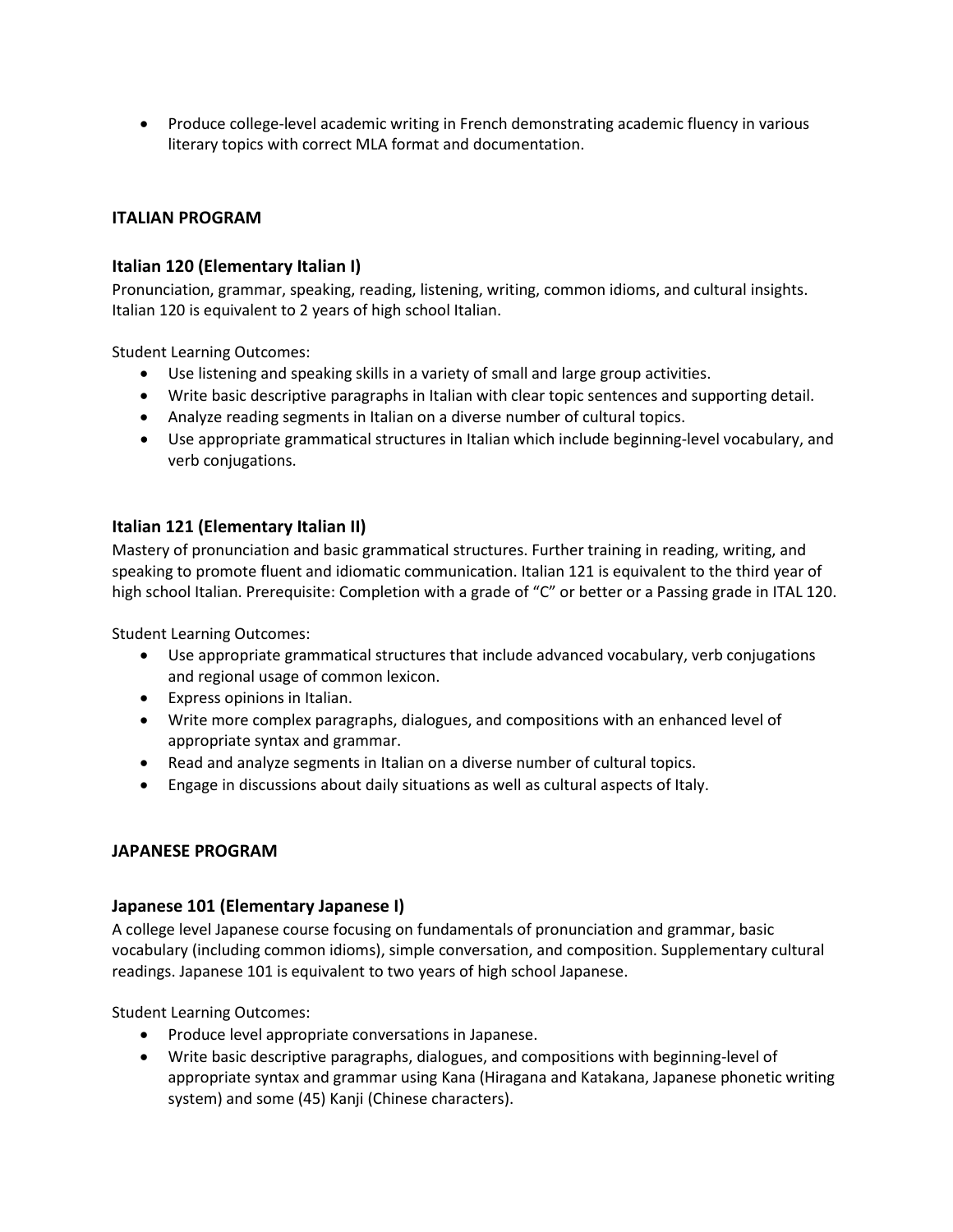- Read and analyze segments on a diverse number of cultural topics.
- Use appropriate grammatical structures which, include beginning-level vocabulary and verb conjugations.
- Engage in discussions about daily situations as well as cultural aspects of Japan.

#### **Japanese 102 (Elementary Japanese II)**

A college level Japanese course focusing on further training in language skills, providing avenues for the expression of ideas in both oral and written forms. Additional study of culture. Japanese 102 is equivalent to the third year of high school Japanese. Prerequisite: Completion with a grade of "C" or better or a Passing grade in JAPN 101.

Student Learning Outcomes:

- Use listening and speaking skills in multiple group activities to express opinions.
- Write more complex paragraphs, dialogues, and compositions with beginning level of appropriate syntax and grammar using Kana (Hiragana and Katakana, Japanese phonetic writing system) and some Kanji (Chinese characters).
- Analyze reading segments on a diverse number of cultural topics.
- Engage in discussions about daily situations as well as cultural aspects of Japan.
- Review and improve the use of Japanese grammatical structures that include advanced vocabulary, verb conjugations, and regional usage of common lexicons.

#### **SPANISH PROGRAM**

#### **Spanish 101 (Elementary Spanish I)**

Practice and integration of pronunciation, grammar, vocabulary, common idioms, listening, speaking, reading, and writing techniques for the expression of ideas orally and in writing. Introduction to Hispanic culture. Designated sections focus on skills for Spanish speakers. Spanish 101 is equivalent to two years of high school Spanish. Produce level appropriate conversations in Spanish.

Student Learning Outcomes:

- Write basic descriptive paragraphs in Spanish with clear topic sentences and supporting detail.
- Read and analyze segments in Spanish on a diverse number of cultural topics.
- Express personal opinions and perspectives on specific readings.
- Use appropriate grammatical structures which, include beginning-level vocabulary and verb conjugations.

## **Spanish 101H (Honors Elementary Spanish I)**

Enhanced and intensive practice and integration of pronunciation, grammar, vocabulary, common idioms, listening, speaking, reading, and writing techniques for the expression of ideas orally and in writing. Enriched introduction of Hispanic culture. Note: Some sections are designated for Spanish speakers. Spanish 101H is equivalent to two years of high school Spanish. Prerequisite: A college GPA or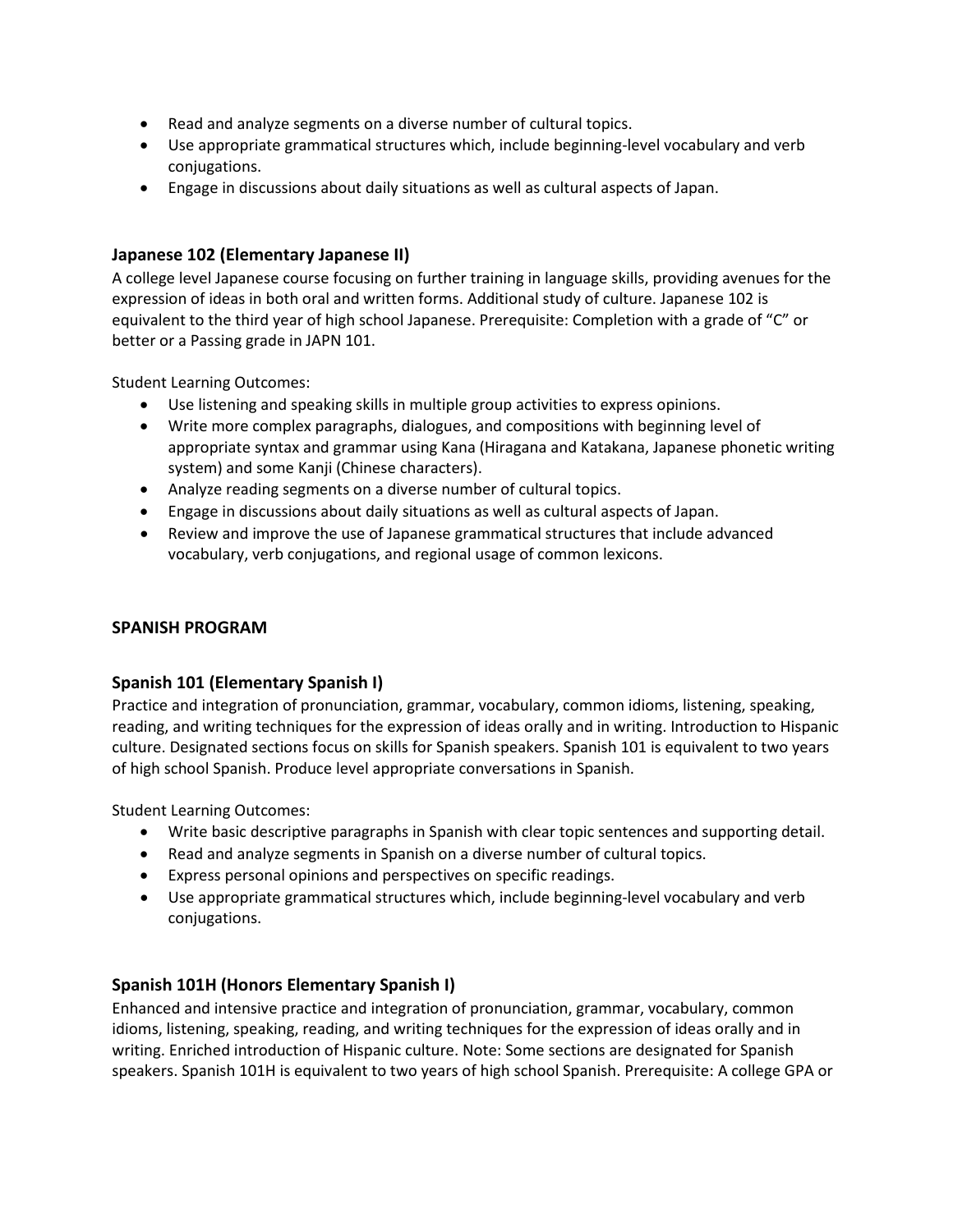high school GPA for first term college students of 3.0 or higher; A high school or college GPA of 3.0 or above.

Student Learning Outcomes:

- Produce level appropriate conversations in Spanish.
- Write basic descriptive paragraphs in Spanish with clear topic sentences and supporting detail.
- Read and analyze segments in Spanish on a diverse number of cultural topics.
- Express personal opinions and perspectives on specific readings.
- Use appropriate grammatical structures which, include beginning-level vocabulary and verb conjugations.
- Demonstrate a higher level of critical thinking and professionalism in presentations.

# **Spanish 102 (Elementary Spanish II)**

A college-level Spanish class focusing on further training in language skills providing avenues for the expression of ideas orally and in writing. Additional study of Hispanic culture. Designated sections focus on skills for Spanish speakers. Spanish 102 is equivalent to the third year of high school Spanish. Prerequisite: Completion with a grade of "C" or better or a Passing grade in SPAN 101, or SPAN 101H; All Cal State and UC universities Spanish programs require a minimum grade of C in Spanish 101 or two years in high school with a passing grade.

Student Learning Outcomes:

- Use appropriate grammatical structures that include advanced vocabulary, verb conjugations and regional usage of common lexicon.
- Express opinions in Spanish.
- Write more complex paragraphs, dialogues, and compositions with an enhanced level of appropriate syntax and grammar.
- Read and analyze segments in Spanish on a diverse number of cultural topics.
- Engage in discussions about daily situations as well as cultural aspects of the Spanish-speaking world.

# **Spanish 102H (Honors Elementary Spanish II)**

Further enhanced and intensive training in language skills for the expression of ideas orally and in writing. Additional enriched study of Hispanic culture. Note: Some sections are designated for Spanish speakers. Spanish 102H is equivalent to the third year of high school Spanish. Prerequisite: A college GPA or high school GPA for first term college students of 3.0 or higher; and completion with a grade of "C" or better or a Passing grade in SPAN 101, or SPAN 101H; A high school or college GPA of 3.0 or above. All Cal State and UC universities have the same prerequisites for Spanish 102H.

- Use appropriate grammatical structures that include advanced vocabulary, verb conjugations and regional usage of common lexicon.
- Express opinions in Spanish.
- Write more complex paragraphs, dialogues, and compositions with an enhanced level of appropriate syntax and grammar.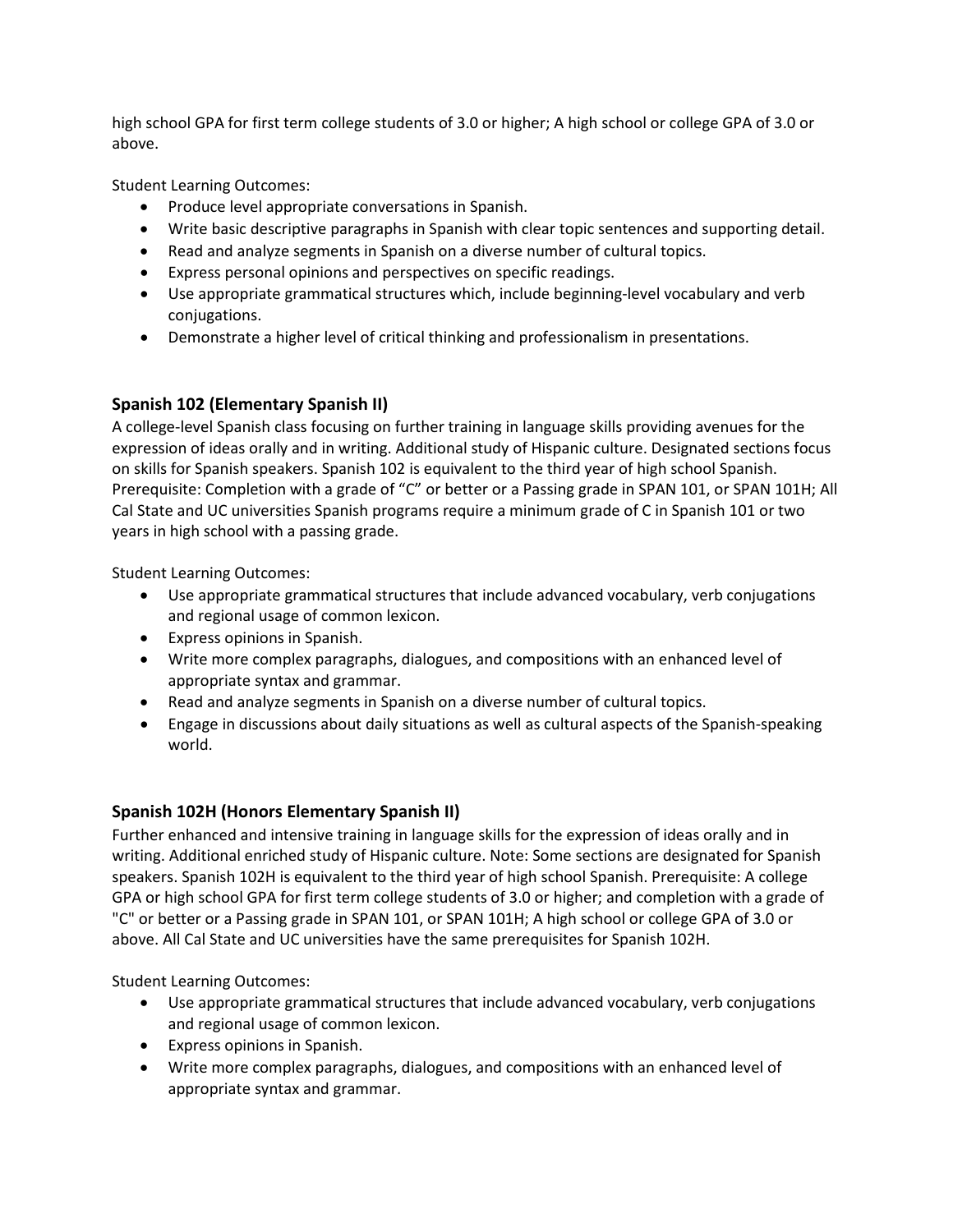- Read and analyze segments in Spanish on a diverse number of cultural topics.
- Engage in discussions about daily situations as well as cultural aspects of the Spanish-speaking world.
- Demonstrate a higher level of critical thinking and professionalism in presentations.

# **Spanish 195A (Advanced Conversational Spanish)**

Further development of conversational skills. Review of language structures as well as reinforcement of new vocabulary and idioms through discussions of reading selections dealing with historical and current events to deepen appreciation of Hispanic cultures. Prerequisite: Completion with a grade of "C" or better or a Passing grade in SPAN 102, or SPAN 102H.

Student Learning Outcomes:

- Understand main ideas and most details of connected discourse on a variety of topics beyond the immediacy of the situation.
- Build vocabulary and expand the use of more advanced grammatical structures.
- Communicate effectively in spoken-Spanish using different types of discourse at the intermediate-advanced level.
- Understand and discuss a wide range of written texts (both fiction and nonfiction).

# **Spanish 195B (Advanced Conversational Spanish)**

Continuation of development of conversational skills. Provides avenues for the expression of ideas introduced in literary and current event readings through discussions and class presentations to deepen appreciation of Hispanic cultures. Prerequisite: Completion with a grade of "C" or better or a Passing grade in SPAN 195A.

Student Learning Outcomes:

- Understand main ideas and most details of connected discourse on a variety of topics beyond the immediacy of the situation.
- Build vocabulary and expand the use of more advanced grammatical structures.
- Communicate effectively in spoken-Spanish using different types of discourse at the intermediate-advanced level.
- Understand and discuss a wide range of written texts (both fiction and nonfiction).

## **Spanish 201 (Intermediate Spanish I)**

A college level Spanish class focusing on expansive review of usage and grammar, discussions of interpretive readings, conversation, and composition. Prerequisite: Completion with a grade of "C" or better or a Passing grade in SPAN 102, or SPAN 102H; These prerequisites are also required in Cal State and UC universities.

Student Learning Outcomes:

• Write multiple compositions in Spanish at the intermediate level using description, summary, comparisons, and other modes.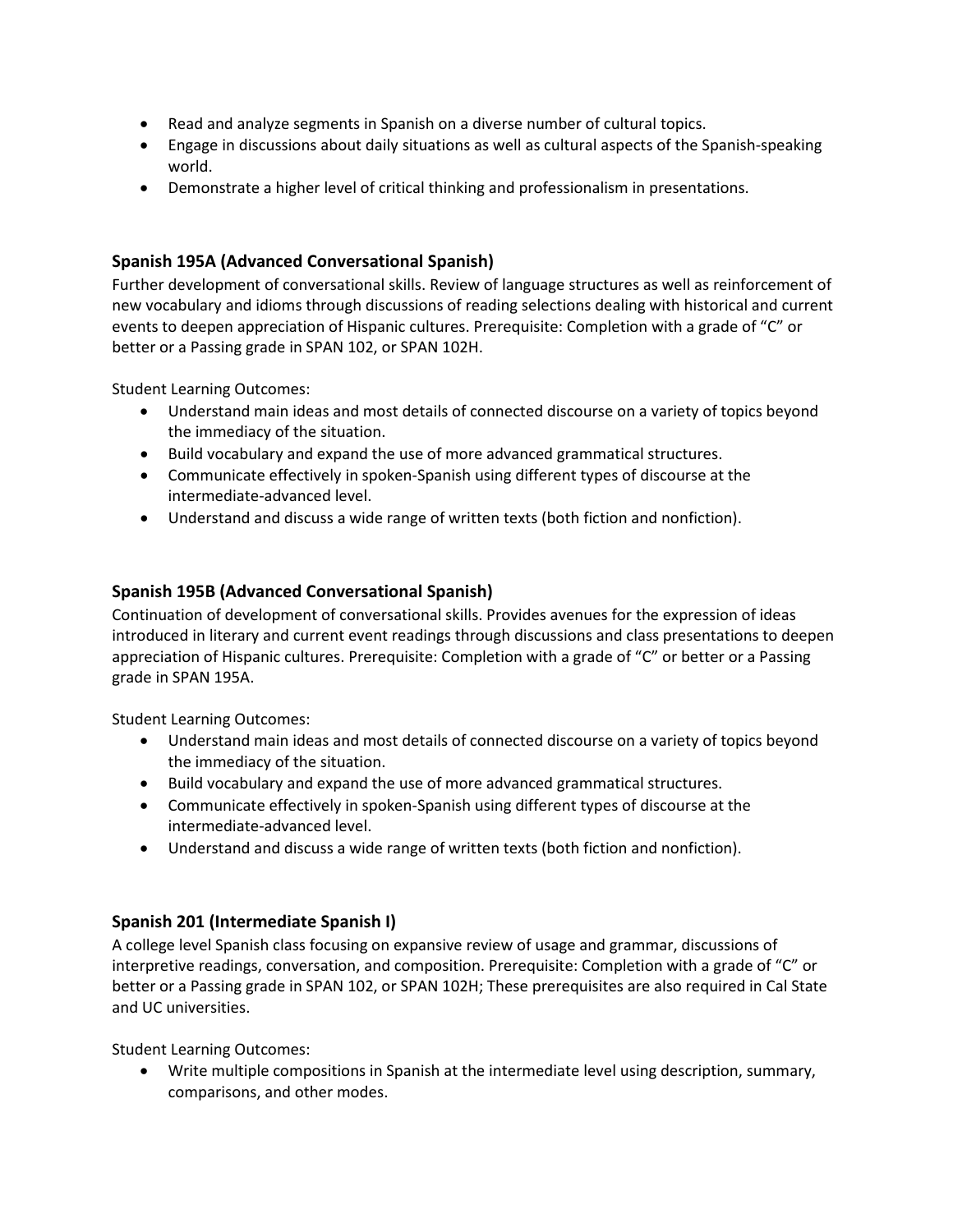- Present orally in Spanish.
- Demonstrate understanding of critical analysis of literary material.
- Express personal opinions and perspectives in Spanish on specific readings.
- Engage in discussions about daily situations as well as cultural aspects of the Spanish-speaking world.

## **Spanish 201H (Honors Intermediate Spanish I)**

An enriched exposure of Hispanic history, culture, and literature in a seminar setting. In-depth analysis of grammatical structures. Further use of argumentative oral strategies. Enhanced development of conversation and composition. Independent research by students to use/evaluate library and electronic information sources. Prerequisite: A college GPA or high school GPA for first term college students of 3.0 or higher; and completion with a grade of "C" or better or a Passing grade in SPAN 102, or SPAN 102H; A high school or college GPA of 3.0 or above; All four-year public universities, Cal State and University of California Spanish Programs require the same prerequisites for Intermediate Spanish level course.

Student Learning Outcomes:

- Write multiple compositions in Spanish at the intermediate level using description, summary, comparisons, and other modes.
- Present orally in Spanish.
- Demonstrate understanding of critical analysis of literary material.
- Express personal opinions and perspectives in Spanish on specific readings.
- Engage in discussions about daily situations as well as cultural aspects of the Spanish-speaking world.
- Demonstrate a higher level of critical thinking and professionalism in presentations.
- Produce advanced-level analytical essays demonstrating academic fluency in various literary topics.

## **Spanish 202 (Intermediate Spanish II)**

A college-level Spanish class focusing on expansive review of usage and grammar; discussions in Spanish of interpretive reading materials; conversation and composition. Prerequisite: Completion with a grade of "C" or better or a Passing grade in SPAN 201, or SPAN 201H; All Cal State and UC Spanish programs have the same requirements listed at Santa Ana College.

- Write multiple compositions in Spanish at the intermediate level using description, summary, comparisons, and other modes.
- Present orally in Spanish.
- Incorporate idiomatic expressions and literary concepts.
- Demonstrate understanding of critical analysis of literary material.
- Express personal opinions and perspectives in Spanish on specific readings.
- Engage in discussions about daily situations as well as cultural aspects of the Spanish-speaking world.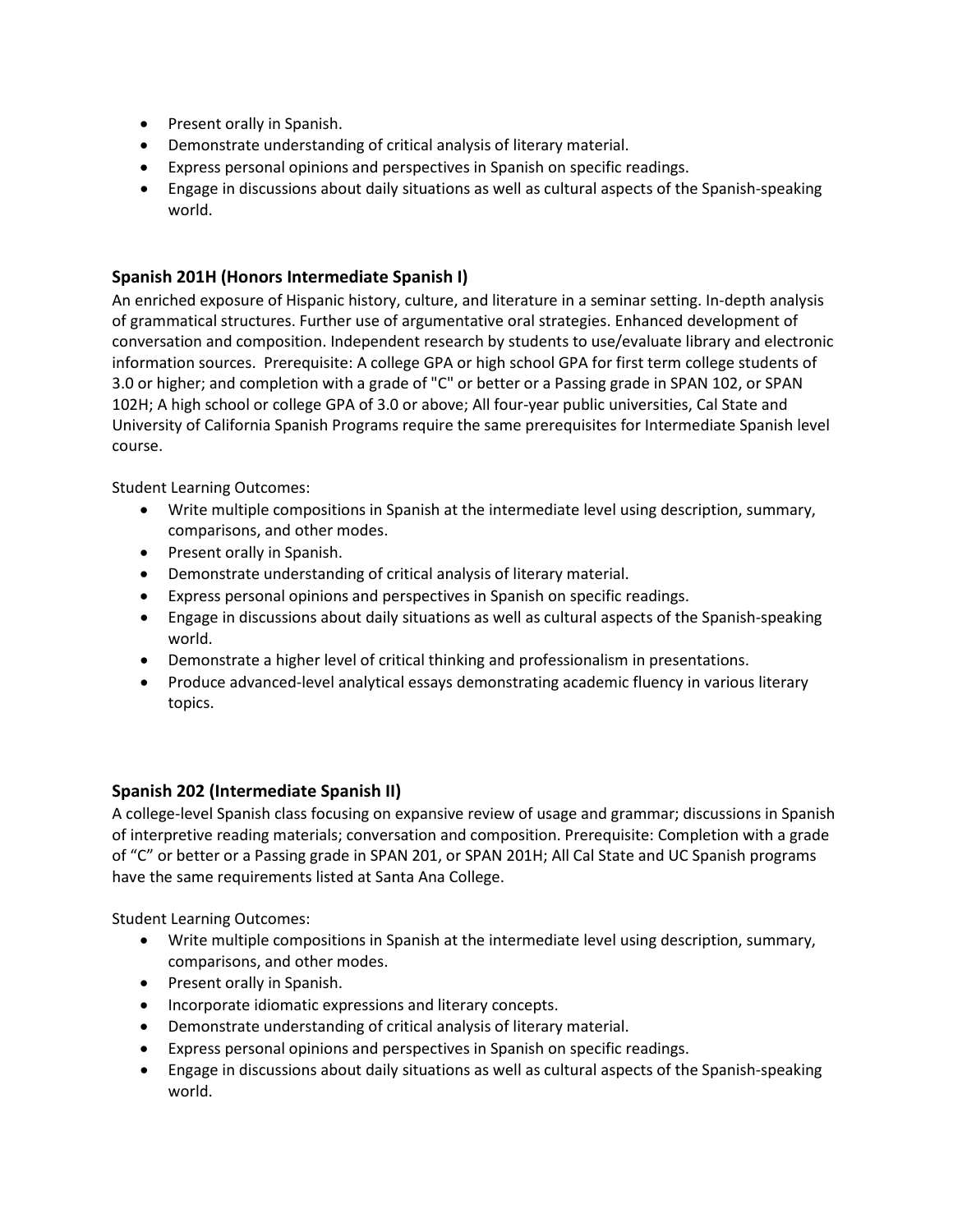# **Spanish 202H (Honors Intermediate Spanish II)**

An enriched exposure of Hispanic history, culture, and literature in a seminar setting. In-depth analysis of grammatical structures. Enhanced development of conversation and composition. Further use of argumentative oral strategies. Independent research by students to use/evaluate library and electronic information sources. Prerequisite: A college GPA or high school GPA for first term college students of 3.0 or higher; and completion with a grade of "C" or better or a Passing grade in SPAN 201, or SPAN 201H.

Student Learning Outcomes:

- Write multiple compositions in Spanish at the intermediate level using description, summary, comparisons, and other modes.
- Present orally in Spanish.
- Incorporate idiomatic expressions and literary concepts.
- Demonstrate understanding of critical analysis of literary material.
- Express personal opinions and perspectives in Spanish on specific readings.
- Engage in discussions about daily situations as well as cultural aspects of the Spanish-speaking world.
- Demonstrate a higher level of critical thinking and professionalism in presentations.
- Produce advanced-level analytical essays demonstrating academic fluency in various literary topics.

## **Spanish 212 (Spanish Business Spanish)**

A course designed to give intermediate level students a solid foundation in business vocabulary, basic business, and cultural concepts, and provide practice of real-life situations necessary to be successful in today's Spanish-speaking business world. The course is designed for students majoring in Spanish, International Studies, and/or International Business. Prerequisite: Completion with a grade of "C" or better or a Passing grade in SPAN 202, or SPAN 202H.

Student Learning Outcomes:

- Communicate effectively in Spanish at the Intermediate level while using appropriate business vocabulary and applying grammatical structures correctly.
- Outline and complete short writing assignments such as business letters and reports.
- Analyze different ways to use business Spanish vocabulary in different Spanish-speaking countries.
- Review library resources and web for Spanish material focusing on investments, banking, and management.

# **Spanish 213 (Spanish College Composition)**

Writing of composition through discussions and interpretive readings. Prerequisite: Completion with a grade of "C" or better or a Passing grade in SPAN 102, or SPAN 102H; or three years of high school Spanish with a passing grade, Corequisite: SPAN 201, or SPAN 201H.